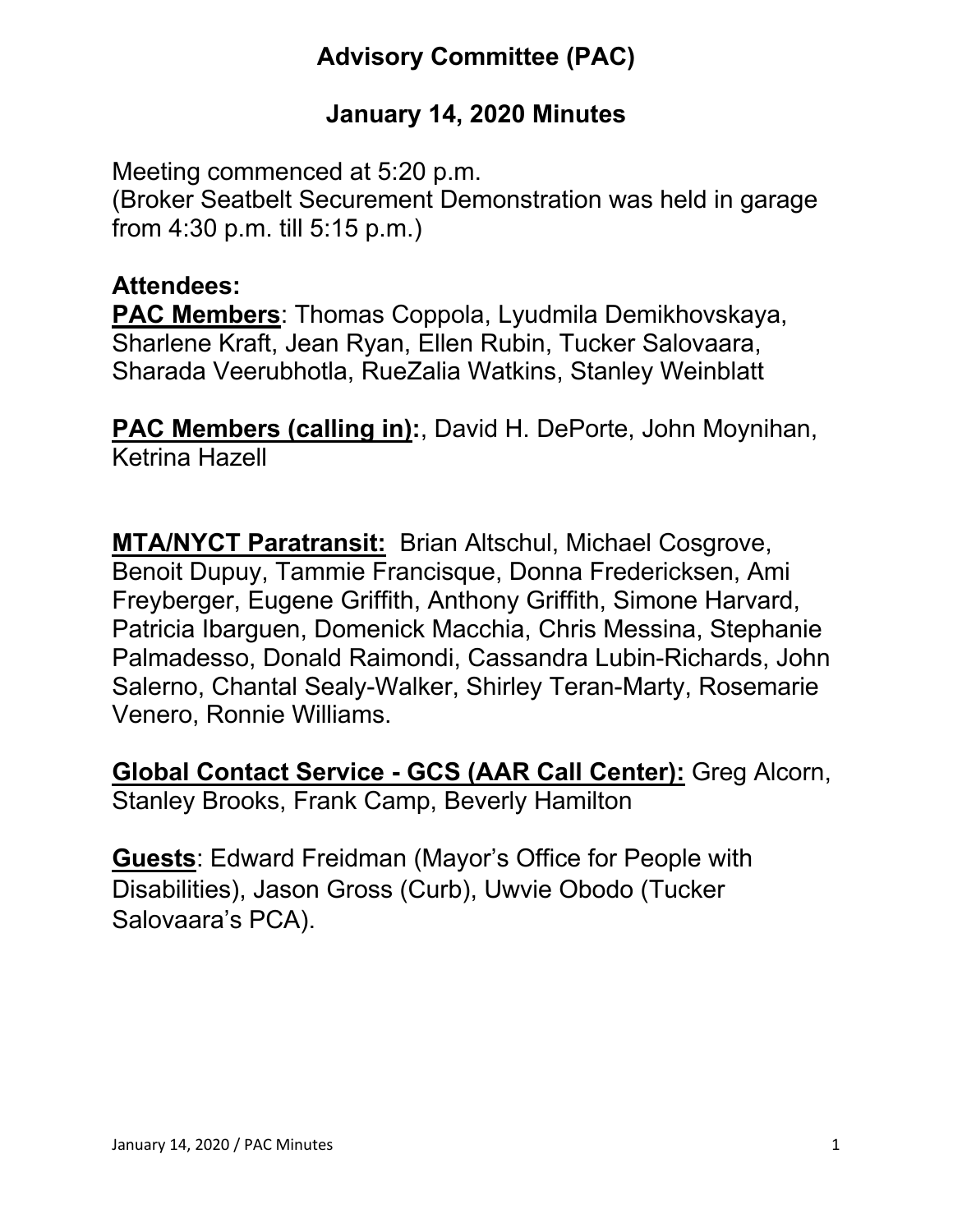**Introductions**: Ellen Rubin, Co-Chair, led the meeting in David's absence.

## **1. Approval of Minutes** – David H. DePorte, Chair November 19, 2019 minutes were approved unanimously.

### **2. AAR Service Report** – Michael Cosgrove, Vice President, **Paratransit**

VP Cosgrove provided a summary of operating statistics from the Paratransit Report. A copy is attached to these minutes.

## **PAC Member Discussion and Feedback**

Ms. Ryan stated she was pleased that early trips are being documented in the Committee Report since many times she arrives ahead of her scheduled appointment causing her to agonize through cold weather and waiting around.

Mr. Cosgrove acknowledged concern and highlighted the efforts that Paratransit and Stratagen are developing for a new scheduling system that will anticipate adjustments using our GPS data while reviewing traffic patterns to meet date and time requested accurately. The new scheduling system should be out by July.

Ms. Rubin requested clarification of trips scheduled as an appointment and if that would avoid additional customers on route. It was confirmed that AAR is a shared ride and trips would be scheduled to accommodate pickup and appointment times of all on a route.

## **3. PAC Topic Wheelchair Securement & Seatbelt Compliance- Eugene Griffith**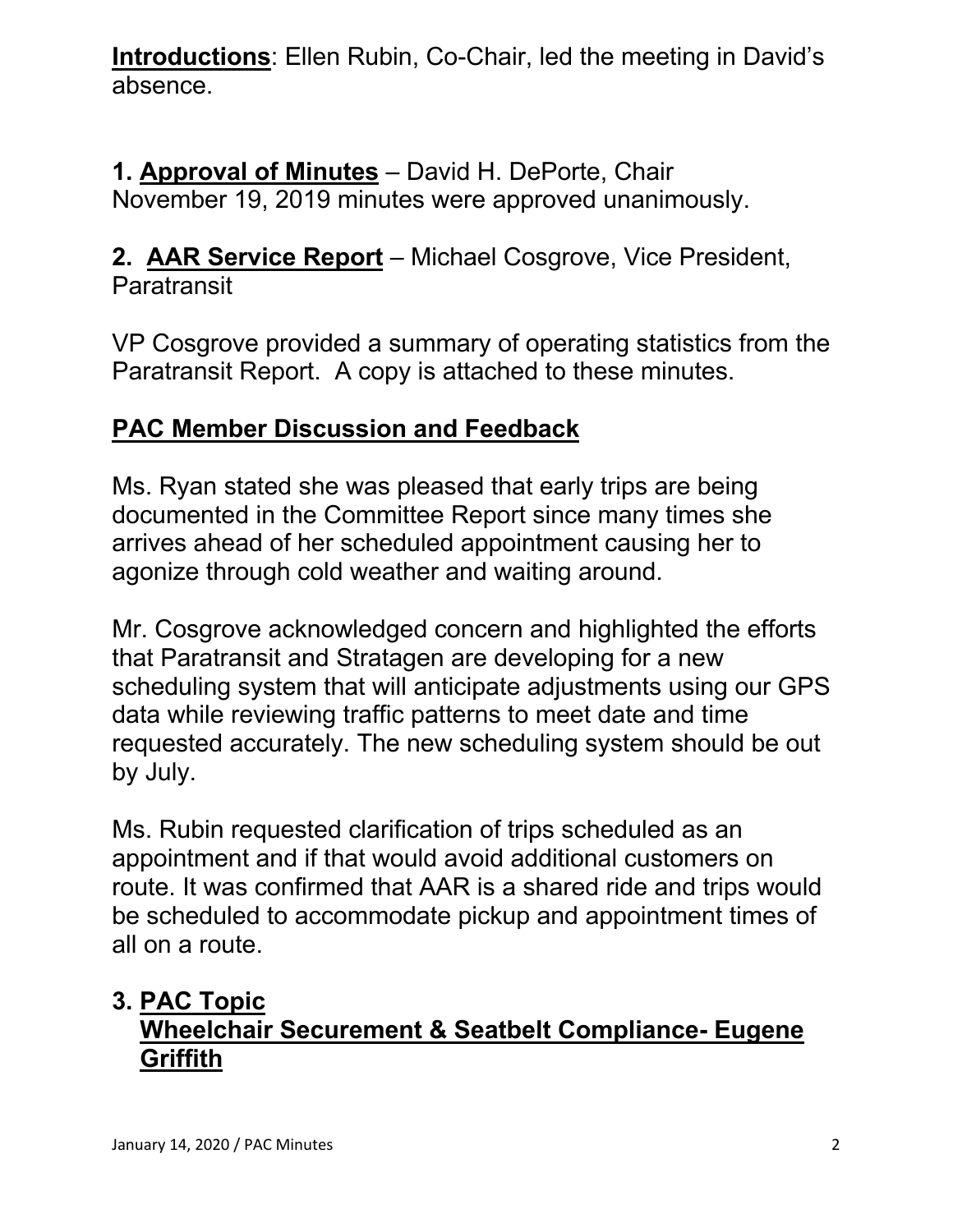Mr. Griffith, Broker Service Contract Officer, addressed the PAC regarding an increase in complaints at MTA Board meeting regarding wheelchair securements in WAV (wheelchair accessible vehicles) performing AAR trips. He explained the proactive measures that have been taken:

Daily surveys are conducted: The overall program conducts daily survey to get a sense of how the trip from the previous day went. We want to address the issue before they escalate to a complaint from the customer. The surveys concentrate on key areas customer service, safety and environmental issues. The questions focus on if you arrived to your destination on time, were you assisted into the vehicle, was your wheelchair secured properly, was the shoulder strap secured properly? We also ask about the trip notifications customer receive on the day of their travel. Did you get a call or text prior to your pick up, was there a AAR sign on the vehicle? We inquire about the vehicle interior, was it clean inside and outside?

Internal monitoring is in place with a focus on safety by performing check rides that evaluate driver's skills. They monitor the speed, driver signaling, driver distraction and obeyment of traffic laws?

Broker initiated training: Brokers are responsible to train every new driver with additional WAV training. All the drivers also get TLC training. TLC does inspect their yellow taxis 3-times a year and 2-times a year for green taxis. Furthermore, TLC has programs focusing on passenger assistance and WAV training for drivers.

Paratransit review: Mr. Griffith stated the vendor has been brought in for a meeting to discuss the procedures they needed to implement. Currently, brokers are bringing in drivers for refresher training and to observe them conduct the securement of a wheelchair. If the driver in unable to correctly secure the wheelchair, the driver will be given additional training.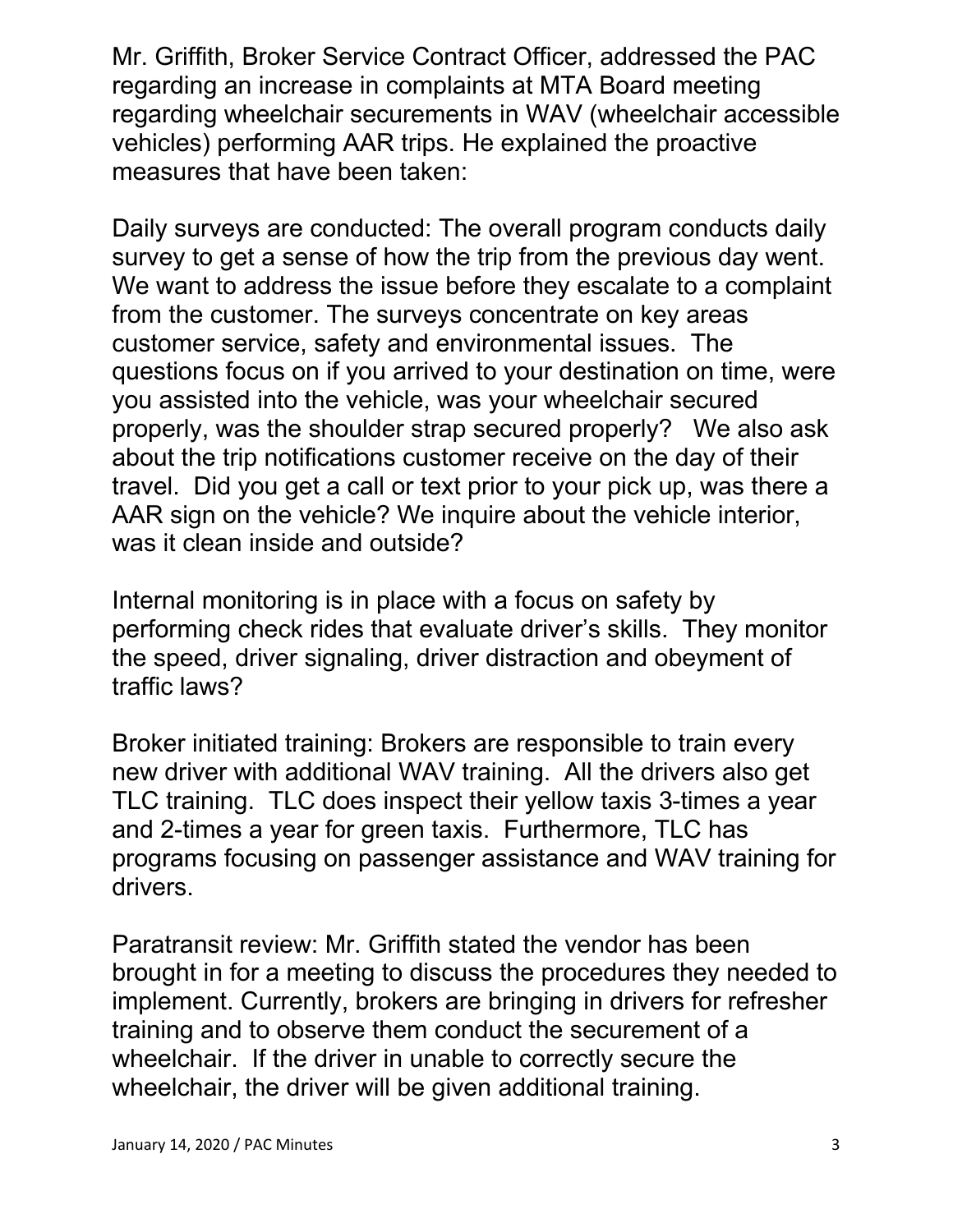# **PAC Member Discussion and Feedback**

Ms. Ryan stated that notification of vehicle's location are not always accurate. A customer can be on the vehicle and the notification will say the vehicle will be arriving.

Mr. Salovaara stated he would the Mymta app ride survey be expanded to include ways to rate your trip.

Mr. Altschul, Technology Management Officer explained that IT is currently working on addressing operational issues with the app and acknowledged that feedback in any form is appreciated.

## **4. Paratransit Topic Curb Broker- Jason Gross**

Mr. Gross shared the latest updates Curb has made since he last spoke to the PAC. Curb is looking to improve all aspects of the broker service which includes on-time performance and customer communication. Survey details from Mr. Griffith are helpful in identifying and sharing feedback with the contractors for follow up action.

# **PAC Member Discussion and Feedback**

Ms. Ryan stated that when booking a trip (on-demand), why does the app ask how many people are traveling with you and then send a vehicle that doesn't accommodate your PCA and Guest (Nissan WAV). Ms Ryan notes that when she calls Curb, agents have assisted and to ensure the proper vehicle. Mr. Gross admitted this was an app oversite and guest request was implemented was for coding purposes. Mr. Gross stated that this will be reviewed by Curb to insure accuracy in accommodating such request appropriately.

Ms. Kraft asked are drivers trained to call out and assist when traveling with broker and E-hail?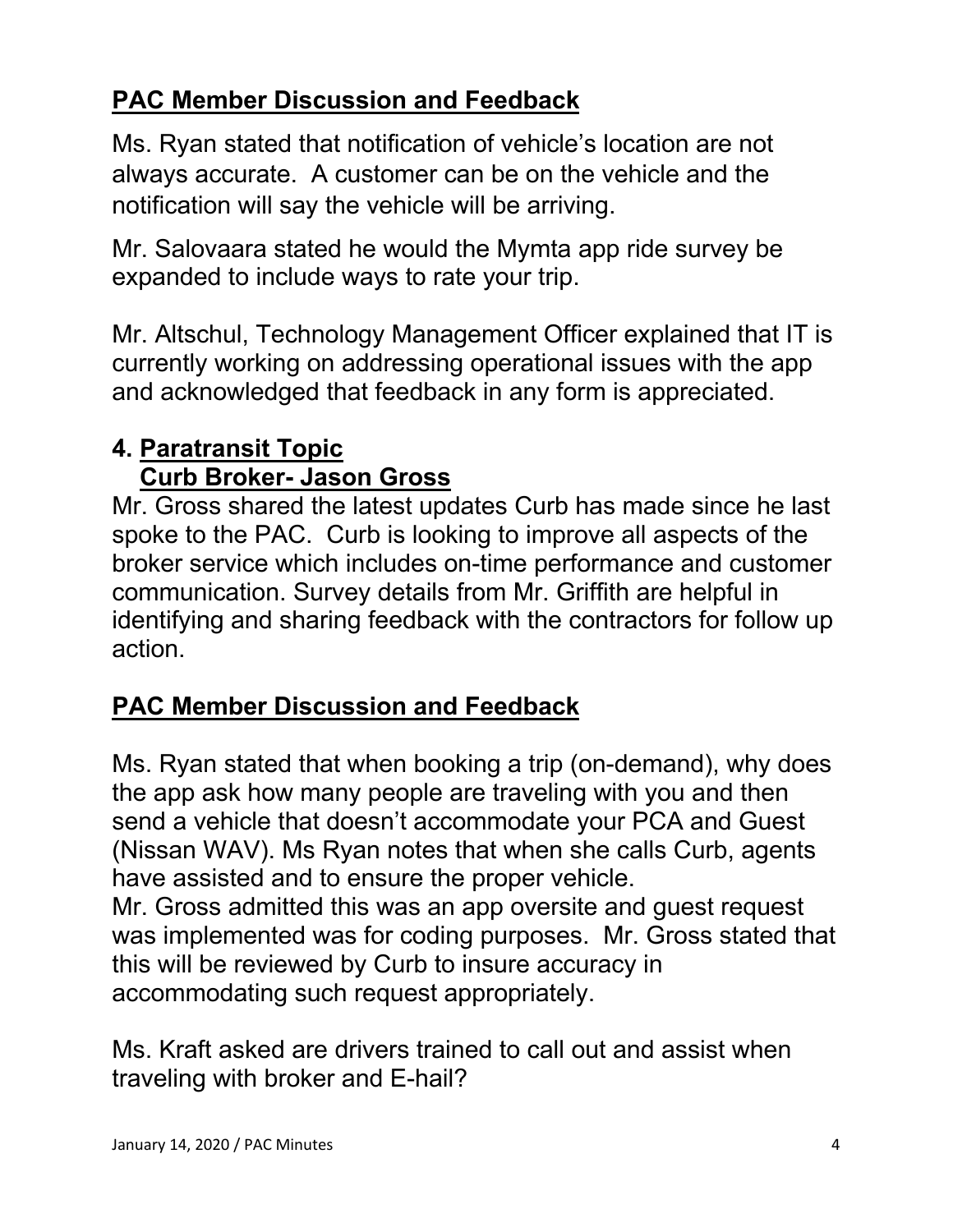Mr. Gross stated broker drivers get additional training specifically on issues surrounding the Broker program contract such as call out and assist notifications. Curb has initiated a campaign to include these notifications on the first line of the trip message visible to the drivers.

Ms. Watkins asked when does the second phase of the E-hail Pilot start?

VP Cosgrove replied that the E-pilot will be in place by the end of the first quarter (March).

There were multiple inquiries regarding English Proficiency of Broker drivers.

This topic will be discussed at a future PAC meeting and we will invite the TLC.

#### **5. New/Old Business**

Ms. Ryan requested that the Committee Report reflect the appointment time that reflect trips that are later than 31-45 minutes.

Mr. Weinblatt requested confirmation if AAR vehicles are allowed on the Belt Parkway.

Mr. Friedman stated that the NYC Department of Transportation (DOT) has not send out a written response to that yet.

Ms. Kraft requested sufficient notice before the transition to the second phase of the E-hail Pilot.

#### **Closing**

The meeting ended at 7:00pm.